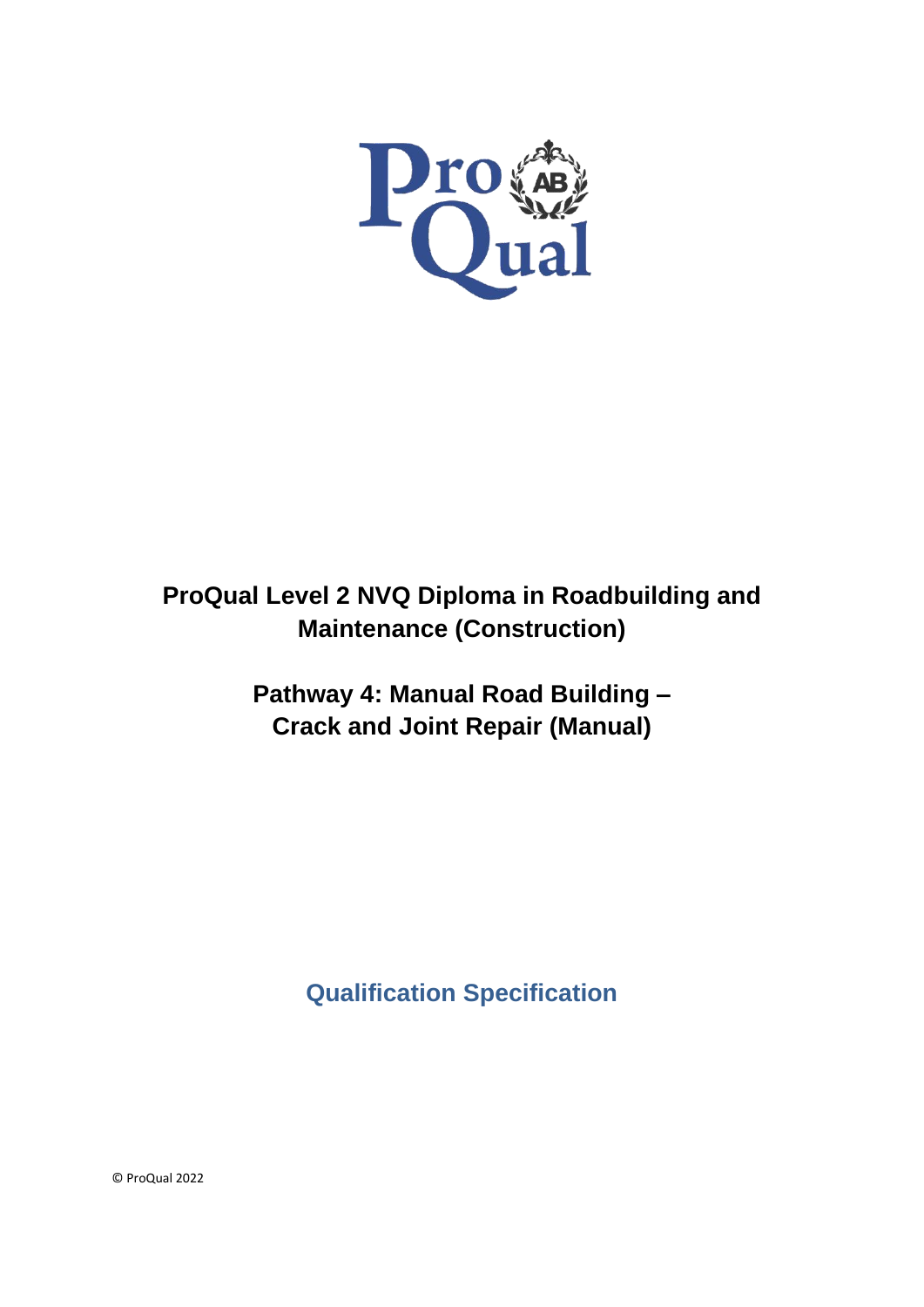## **Contents**

|                                           | Page |
|-------------------------------------------|------|
| Introduction                              | 3    |
| Qualification profile                     | 3    |
| <b>Entry requirements</b>                 | 3    |
| <b>Qualification structure</b>            | 4    |
| Centre requirements                       | 4    |
| Support for candidates                    | 5    |
| Links to National Standards / NOS mapping | 5    |
| Assessment                                | 5    |
| Internal quality assurance                | 6    |
| Adjustments to assessment                 | 6    |
| Results enquiries and appeals             | 6    |
| Certification                             | 7    |
| Learning outcomes and assessment criteria | 8    |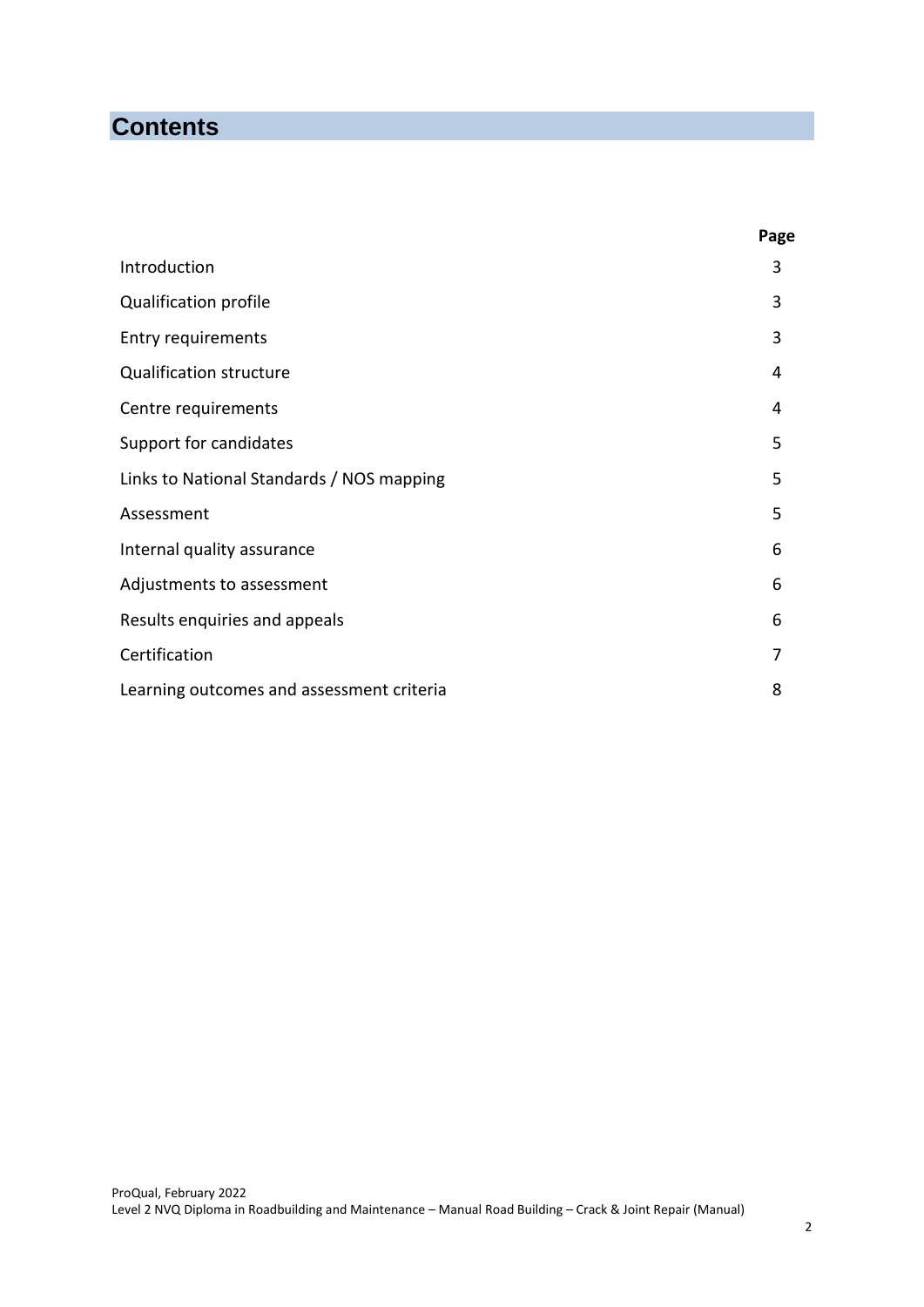### **Introduction**

The ProQual Level 2 NVQ Diploma in Roadbuilding and Maintenance (Construction) – Manual Road Building is aimed at individuals working in a roadbuilding and maintenance environment. ProQual currently offers one pathway for this qualification – **Pathway 4: Manual Road Building – Crack & Joint Repair (Manual)** which is aimed at those who wish to demonstrate their competence in manually applying crack and joint repair surfacing materials.

The awarding body for the qualification is ProQual Awarding Body and the regulatory body is the Office of Qualifications and Examinations Regulation (Ofqual).

This qualification has been accredited onto the Regulated Qualifications Framework and it provides a progression route to discipline related qualifications.

## **Qualification Profile: Level 2 NVQ Diploma in Roadbuilding and Maintenance (Construction)**

| <b>Qualification title</b>      | ProQual Level 2 NVQ Diploma in Roadbuilding and<br><b>Maintenance (Construction)</b>                                |
|---------------------------------|---------------------------------------------------------------------------------------------------------------------|
| Ofqual qualification number     | 610/0512/5                                                                                                          |
| Level                           | Level 2                                                                                                             |
| Guided learning hours           | 200                                                                                                                 |
| Total qualification time        | 600 hours                                                                                                           |
| Assessment                      | Pass or fail<br>Internally assessed and verified by centre staff<br>External quality assurance by ProQual verifiers |
| <b>Qualification start date</b> | 21/2/2022                                                                                                           |
| Qualification end date          |                                                                                                                     |

## **Entry Requirements**

There are no formal entry requirements for this qualification.

Centres should carry out an **initial assessment** of candidate skills and knowledge to identify any gaps and help plan the assessment.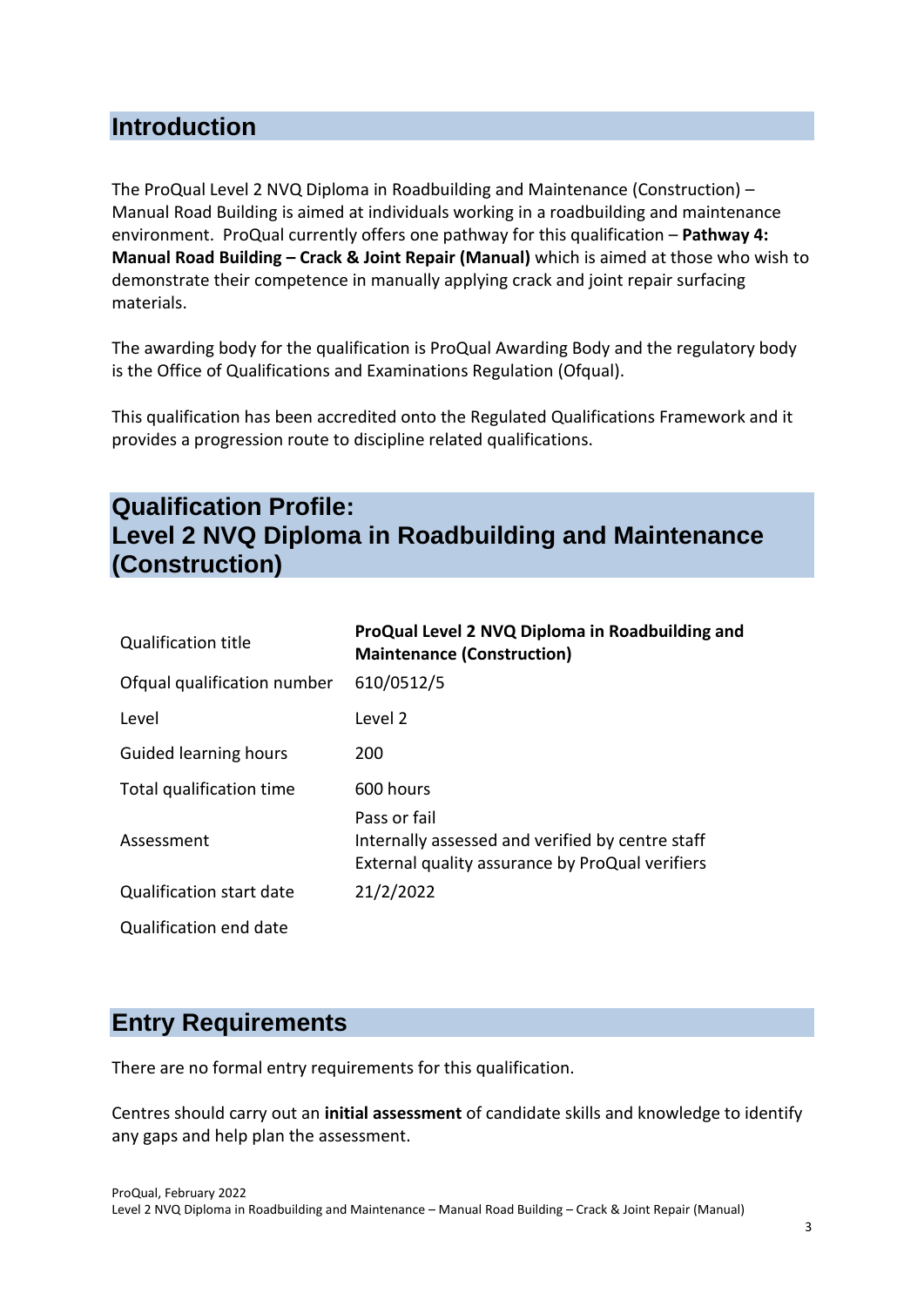## **Qualification Structure**

### **Pathway 4 – Manual Road Building – Crack and Joint Repair (Manual)**

To achieve the qualification candidates must complete 3 Mandatory units.

*CITB reference numbers are given for information only.*

| <b>Mandatory Units</b>             |                                                                                  |               |            |                        |  |  |  |  |
|------------------------------------|----------------------------------------------------------------------------------|---------------|------------|------------------------|--|--|--|--|
| Unit<br>Reference<br><b>Number</b> | <b>Unit Title</b>                                                                | Unit<br>Level | <b>GLH</b> | <b>CITB</b><br>Ref. No |  |  |  |  |
| T/508/6538                         | Conforming to productive working practices in the<br>workplace                   | 2             | 7          | 641                    |  |  |  |  |
| M/508/6537                         | Conforming to general health, safety and welfare in the<br>workplace             |               | 10         | 642                    |  |  |  |  |
| T/650/1436                         | Manually applying crack and joint repair surfacing<br>materials in the workplace | 2             | 200        | 383Dv1                 |  |  |  |  |

## **Centre Requirements**

Centres must be approved to offer this qualification. If your centre is not approved please complete and submit form **ProQual Additional Qualification Approval Application**.

### **Staff**

Staff delivering this qualification must be appropriately qualified and/or occupationally competent.

### **Assessors/Internal Quality Assurance**

For each competence-based unit centres must be able to provide at least one assessor and one internal quality assurance verifier who are suitably qualified for the specific occupational area. Assessors and internal quality assurance verifiers for competence-based units or qualifications will normally need to hold appropriate assessor or verifier qualifications, such as:

- Level 3 Award in Assessing Competence in the Work Environment
- Level 3 Award in Assessing Vocationally Related Achievement
- Level 3 Certificate in Assessing Vocational Achievement
- Level 4 Award in the Internal Quality Assurance of Assessment Processes and **Practices**
- Level 4 Certificate in Leading the Internal Quality Assurance of Assessment Processes and Practices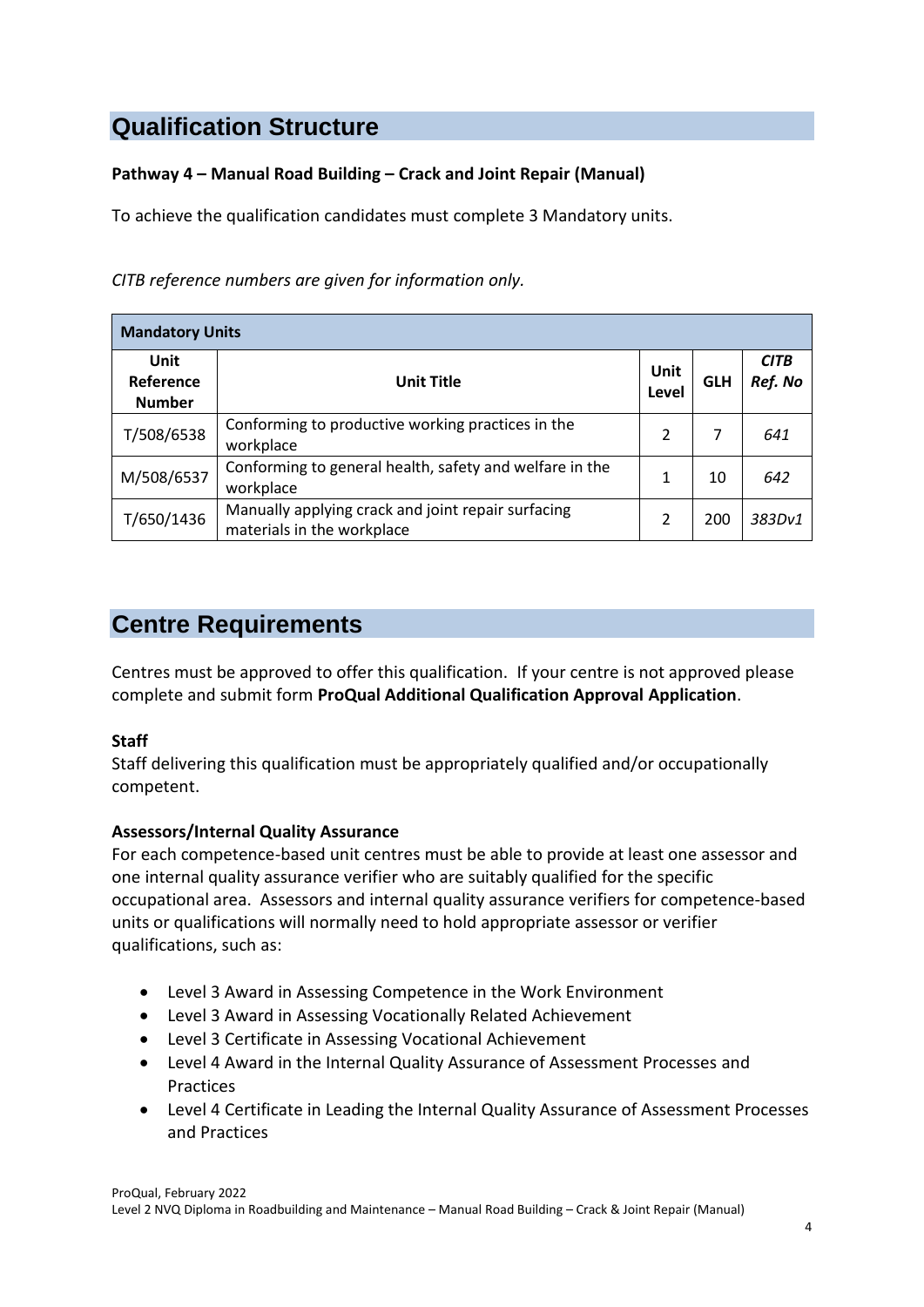## **Support for Candidates**

Materials produced by centres to support candidates should:

- enable them to track their achievements as they progress through the learning outcomes and assessment criteria;
- provide information on where ProQual's policies and procedures can be viewed;
- provide a means of enabling Internal and External Quality Assurance staff to authenticate evidence

### **Links to National Standards / NOS mapping**

National Occupational Standards (NOS) are owned by a Sector Skills Council or Standard Setting Body and they describe the skills, knowledge and understanding needed to undertake a particular task or job at different levels of competence.

The structure and units of this qualification are based on NOS for the construction sector.

### **Assessment**

This qualification is competence-based, candidates must demonstrate the level of competence described in the units. Assessment is the process of measuring a candidate's skill, knowledge and understanding against the standards set in the qualification.

The qualification must be assessed in line with the Construction Sector Qualifications Strategy and must be internally assessed by an appropriately experienced and qualified assessor.

Each candidate is required to produce a portfolio of evidence which demonstrates their achievement of all of the learning outcomes and assessment criteria for each unit.

- Evidence can include: - observation report by assessor
	- assignments/projects/reports
	- professional discussion
	- witness testimony
	- candidate product
	- worksheets
	- record of oral and written questioning
	- Recognition of Prior Learning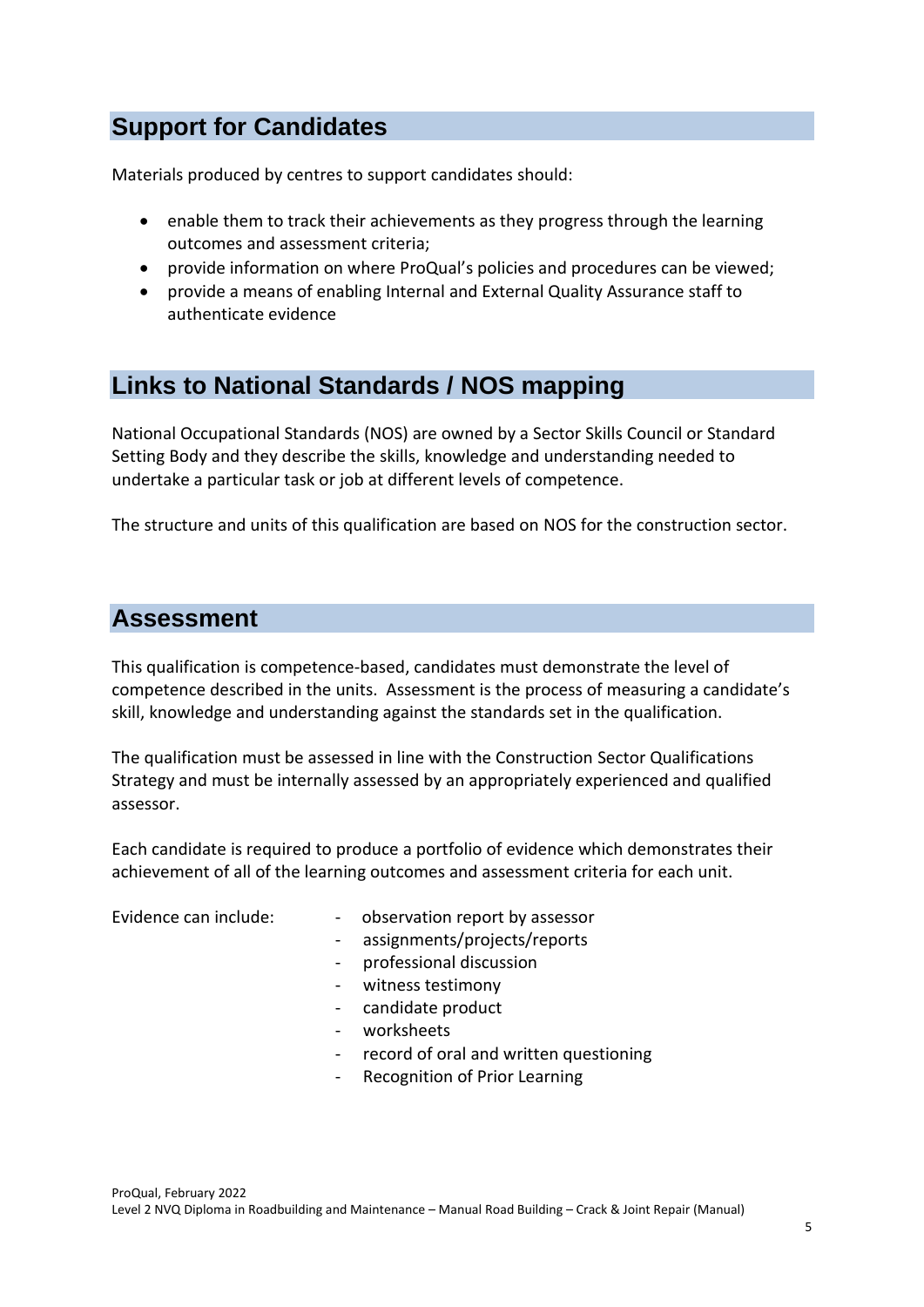**Learning outcomes** set out what a candidate is expected to know, understand or be able to do.

**Assessment criteria** specify the standard a candidate must meet to show the learning outcome has been achieved.

*Learning outcomes and assessment criteria can be found from page 8 onwards.* 

## **Internal Quality Assurance**

An internal quality assurance verifier confirms that assessment decisions made in centres are made by competent and qualified assessors, that they are the result of sound and fair assessment practice and that they are recorded accurately and appropriately.

### **Adjustments to Assessment**

Adjustments to standard assessment arrangements are made on the individual needs of candidates. ProQual's Reasonable Adjustments Policy and Special Consideration Policy sets out the steps to follow when implementing reasonable adjustments and special considerations and the service that ProQual provides for some of these arrangements.

Centres should contact ProQual for further information or queries about the contents of the policy.

## **Results Enquiries and Appeals**

All enquiries relating to assessment or other decisions should be dealt with by centres, with reference to ProQual's Enquiries and Appeals Procedures.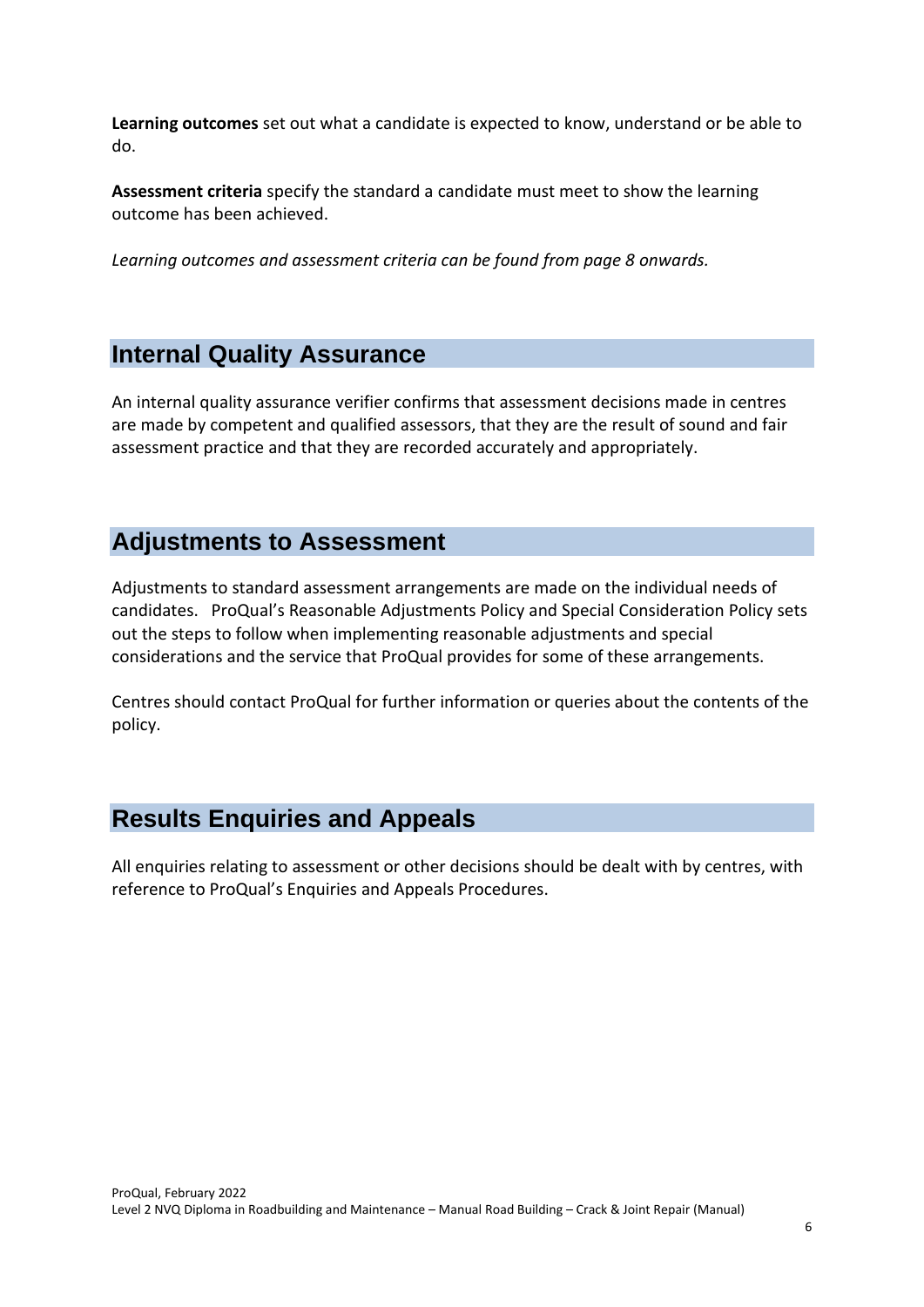## **Certification**

Candidates who achieve the required units for the qualification will be awarded:

- A certificate listing all units achieved, and
- A certificate giving the full qualification title -

### **ProQual Level 2 NVQ Certificate in Roadbuilding and Maintenance (Construction) – Manual Road Building – Crack and Joint Repair (Manual)**

#### **Claiming certificates**

Centres may claim certificates for candidates who have been registered with ProQual and who have successfully completed the qualification. All certificates will be issued to the centre.

#### **Unit certificates**

If a candidate does not achieve all of the units required for a qualification, the centre may claim a unit certificate for the candidate which will list all of the units achieved.

#### **Replacement certificates**

If a replacement certificate is required a request must be made to ProQual in writing. Replacement certificates are labelled as such and are only provided when the claim has been authenticated. Refer to the Fee Schedule for details of charges for replacement certificates.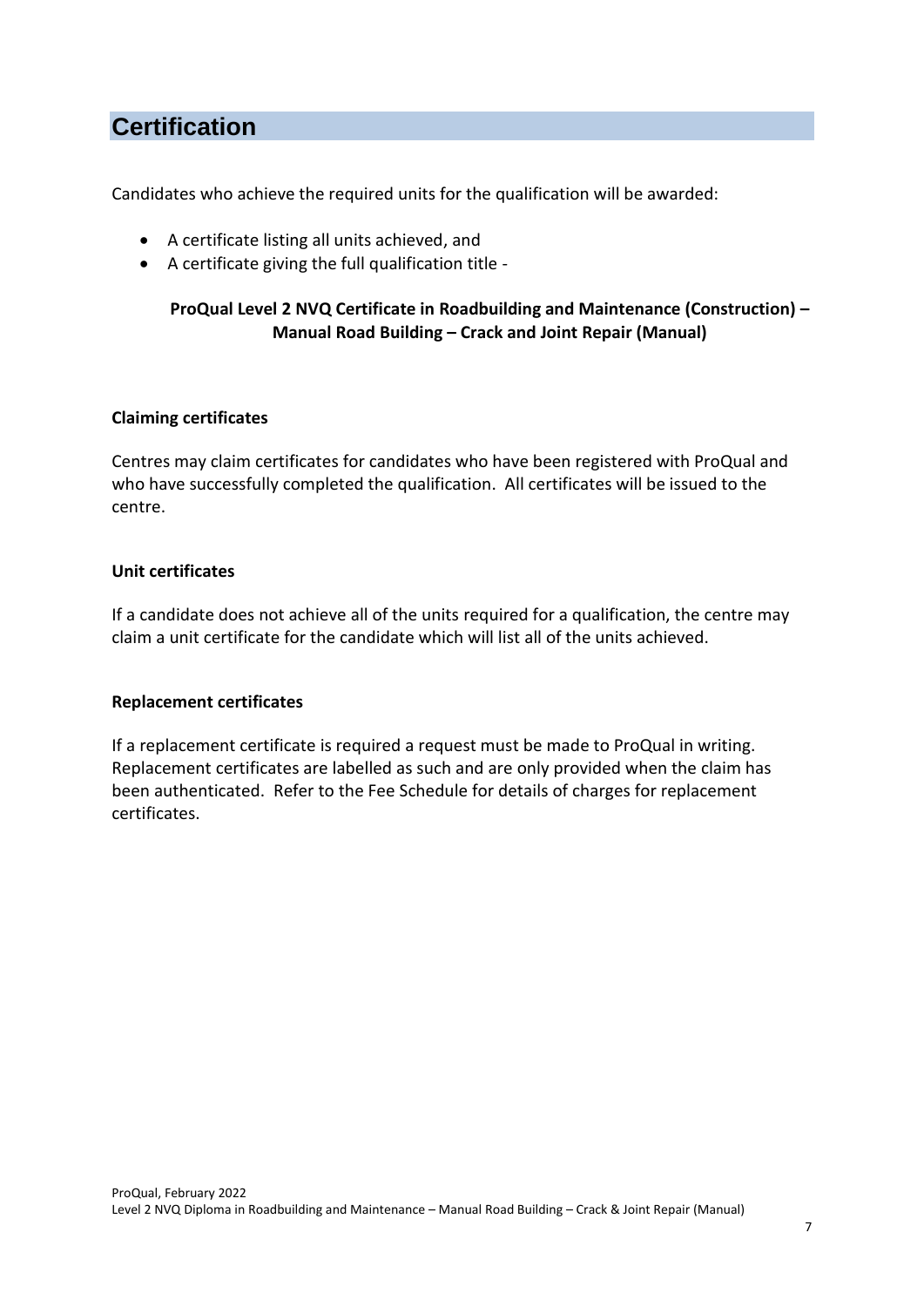| Title:                                                                                               |                                                                     | Conforming to general health, safety and welfare in the workplace. |                                                                                                                                                                                                                                                                                                                                                                                                                                             |                                                                                                                                                |
|------------------------------------------------------------------------------------------------------|---------------------------------------------------------------------|--------------------------------------------------------------------|---------------------------------------------------------------------------------------------------------------------------------------------------------------------------------------------------------------------------------------------------------------------------------------------------------------------------------------------------------------------------------------------------------------------------------------------|------------------------------------------------------------------------------------------------------------------------------------------------|
|                                                                                                      | <b>Unit Number:</b>                                                 | M/508/6537                                                         |                                                                                                                                                                                                                                                                                                                                                                                                                                             |                                                                                                                                                |
|                                                                                                      | <b>Learning outcomes</b><br>The learner will be able to:            |                                                                    |                                                                                                                                                                                                                                                                                                                                                                                                                                             | <b>Assessment criteria</b><br>The learner can:                                                                                                 |
| $\mathbf{1}$<br>Comply with all workplace<br>health, safety and welfare<br>legislation requirements. |                                                                     | 1.1                                                                | Comply with information from workplace inductions and any<br>health, safety and welfare briefings attended relevant to the<br>occupational area.                                                                                                                                                                                                                                                                                            |                                                                                                                                                |
|                                                                                                      |                                                                     |                                                                    | 1.2                                                                                                                                                                                                                                                                                                                                                                                                                                         | Use health and safety control equipment safely to carry out<br>the activity in accordance with legislation and organisational<br>requirements. |
|                                                                                                      |                                                                     |                                                                    | 1.3                                                                                                                                                                                                                                                                                                                                                                                                                                         | Comply with statutory requirements, safety notices and<br>warning notices displayed within the workplace and/or on<br>equipment.               |
|                                                                                                      |                                                                     | 1.4                                                                | State why and when health and safety control equipment,<br>identified by the principles of protection, should be used<br>relating to types, purpose and limitations of each type, the<br>work situation, occupational use and the general work<br>environment, in relation to:<br>- collective protective measures<br>personal protective equipment (PPE)<br>- respiratory protective equipment (RPE)<br>- local exhaust ventilation (LEV). |                                                                                                                                                |
|                                                                                                      |                                                                     | 1.5                                                                | State how the health and safety control equipment relevant<br>to the work should be used in accordance with the given<br>instructions.                                                                                                                                                                                                                                                                                                      |                                                                                                                                                |
|                                                                                                      |                                                                     | 1.6                                                                | State which types of health, safety and welfare legislation,<br>notices and warning signs are relevant to the occupational<br>area and associated equipment.                                                                                                                                                                                                                                                                                |                                                                                                                                                |
|                                                                                                      |                                                                     |                                                                    | 1.7                                                                                                                                                                                                                                                                                                                                                                                                                                         | State why health, safety and welfare legislation, notices and<br>warning signs are relevant to the occupational area.                          |
|                                                                                                      |                                                                     |                                                                    | 1.8                                                                                                                                                                                                                                                                                                                                                                                                                                         | State how to comply with control measures that have been<br>identified by risk assessments and safe systems of work.                           |
| $\overline{2}$                                                                                       | Recognise hazards<br>associated with the<br>workplace that have not |                                                                    | 2.1                                                                                                                                                                                                                                                                                                                                                                                                                                         | Report any hazards created by changing circumstances<br>within the workplace in accordance with organisational<br>procedures.                  |
| been previously controlled<br>and report them in<br>accordance with<br>organisational procedures.    |                                                                     | 2.2                                                                | List typical hazards associated with the work environment<br>and occupational area in relation to resources, substances,<br>asbestos, equipment, obstructions, storage, services and<br>work activities.                                                                                                                                                                                                                                    |                                                                                                                                                |
|                                                                                                      |                                                                     | 2.3                                                                | List the current Health and Safety Executive top ten safety<br>risks.                                                                                                                                                                                                                                                                                                                                                                       |                                                                                                                                                |

ProQual, February 2022

Level 2 NVQ Diploma in Roadbuilding and Maintenance – Manual Road Building – Crack & Joint Repair (Manual)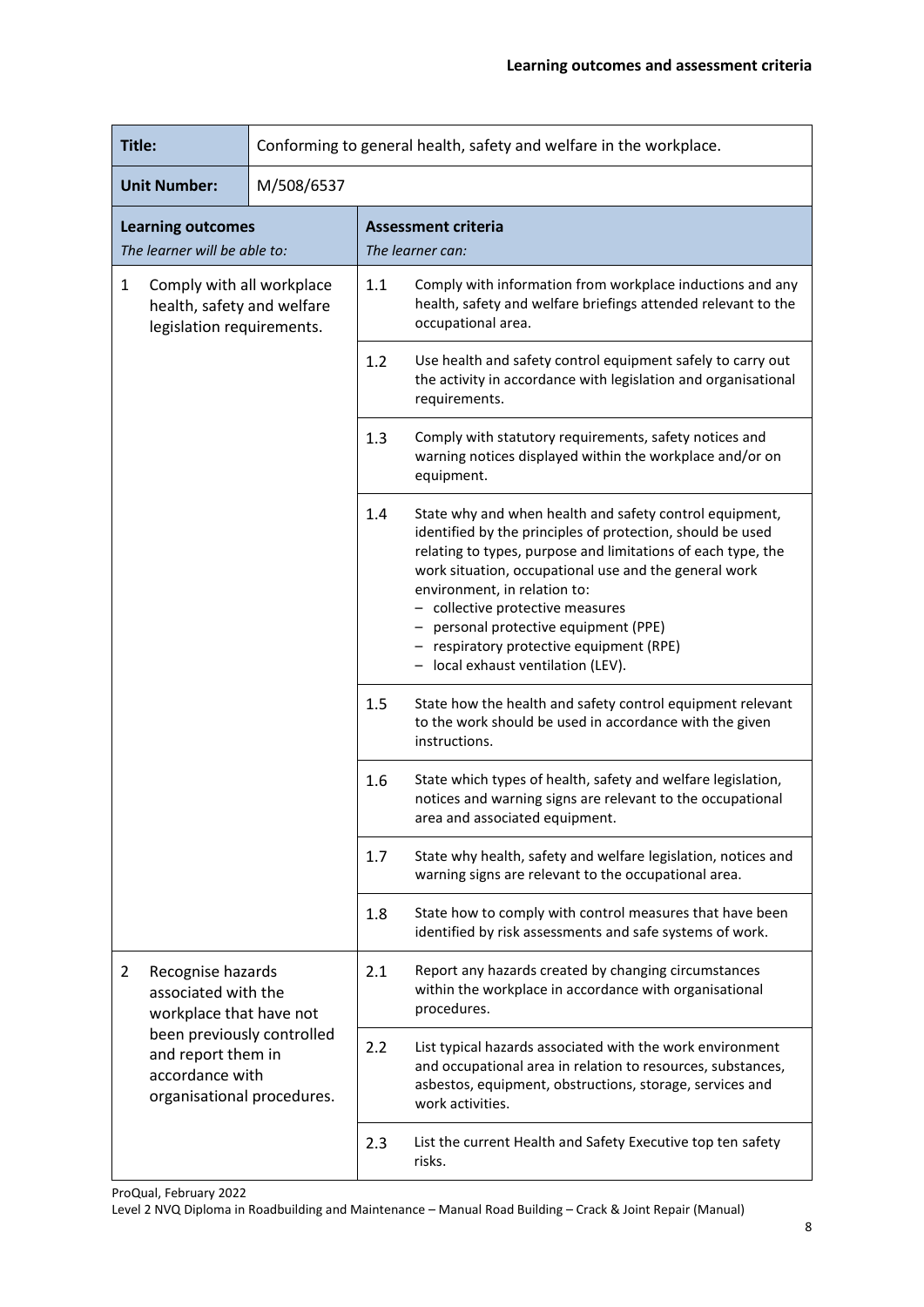| Title:                                                        |                                                          | Conforming to general health, safety and welfare in the workplace. |                                                                                                                 |                                                                                                                                                                                                                                                                                                                                                            |
|---------------------------------------------------------------|----------------------------------------------------------|--------------------------------------------------------------------|-----------------------------------------------------------------------------------------------------------------|------------------------------------------------------------------------------------------------------------------------------------------------------------------------------------------------------------------------------------------------------------------------------------------------------------------------------------------------------------|
|                                                               | <b>Learning outcomes</b><br>The learner will be able to: |                                                                    |                                                                                                                 | <b>Assessment criteria</b><br>The learner can:                                                                                                                                                                                                                                                                                                             |
| $\overline{2}$                                                | continued                                                |                                                                    | 2.4                                                                                                             | List the current Health and Safety Executive top five<br>health risks.                                                                                                                                                                                                                                                                                     |
|                                                               |                                                          |                                                                    | 2.5                                                                                                             | State how changing circumstances within the workplace<br>could cause hazards.                                                                                                                                                                                                                                                                              |
|                                                               |                                                          |                                                                    | 2.6                                                                                                             | State the methods used for reporting changed<br>circumstances, hazards and incidents in the workplace.                                                                                                                                                                                                                                                     |
| Comply with organisational<br>3<br>policies and procedures to |                                                          | 3.1                                                                | Interpret and comply with given instructions to maintain<br>safe systems of work and quality working practices. |                                                                                                                                                                                                                                                                                                                                                            |
|                                                               | contribute to health, safety<br>and welfare.             |                                                                    | 3.2                                                                                                             | Contribute to discussions by offering/providing<br>feedback relating to health, safety and welfare.                                                                                                                                                                                                                                                        |
|                                                               |                                                          |                                                                    | 3.3                                                                                                             | Contribute to the maintenance of workplace welfare<br>facilities in accordance with workplace welfare<br>procedures.                                                                                                                                                                                                                                       |
|                                                               |                                                          |                                                                    | 3.4                                                                                                             | Safely store health and safety control equipment in<br>accordance with given instructions.                                                                                                                                                                                                                                                                 |
|                                                               |                                                          |                                                                    | 3.5                                                                                                             | Dispose of waste and/or consumable items in<br>accordance with legislation.                                                                                                                                                                                                                                                                                |
|                                                               |                                                          |                                                                    | 3.6                                                                                                             | State the organisational policies and procedures for<br>health, safety and welfare, in relation to:<br>dealing with accidents and emergencies associated<br>with the work and environment<br>methods of receiving or sourcing information<br>reporting<br>stopping work<br>evacuation<br>fire risks and safe exit procedures<br>consultation and feedback. |
|                                                               |                                                          |                                                                    | 3.7                                                                                                             | State the appropriate types of fire extinguishers<br>relevant to the work.                                                                                                                                                                                                                                                                                 |
|                                                               |                                                          |                                                                    | 3.8                                                                                                             | State how and when the different types of fire<br>extinguishers are used in accordance with legislation<br>and official guidance.                                                                                                                                                                                                                          |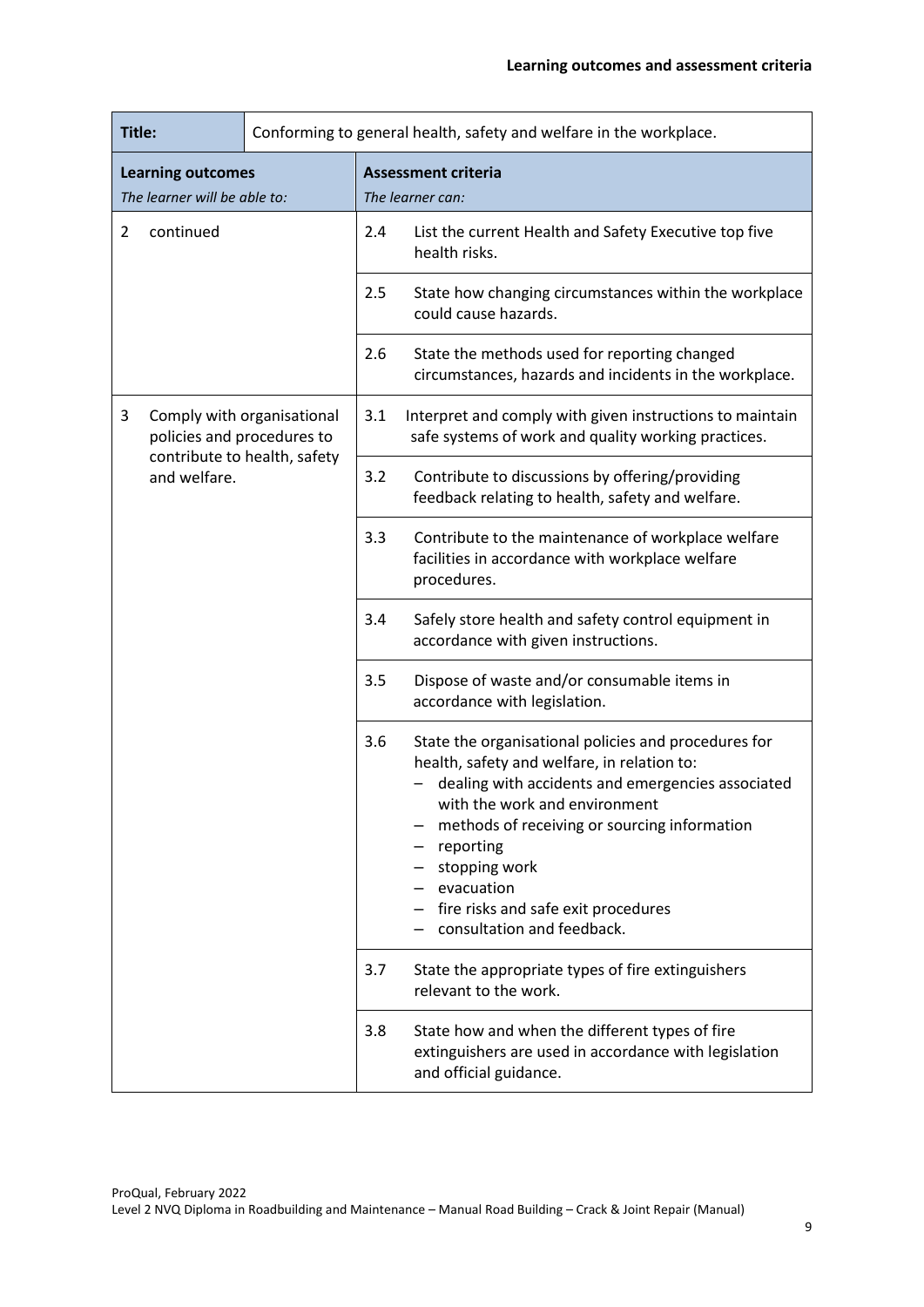| Title:                                                                                                                                                 |                                                          | Conforming to general health, safety and welfare in the workplace. |                                                                                                                                                                                                                                                                                                                                                                                                                                        |                                                                                                                                                                                                                                                          |
|--------------------------------------------------------------------------------------------------------------------------------------------------------|----------------------------------------------------------|--------------------------------------------------------------------|----------------------------------------------------------------------------------------------------------------------------------------------------------------------------------------------------------------------------------------------------------------------------------------------------------------------------------------------------------------------------------------------------------------------------------------|----------------------------------------------------------------------------------------------------------------------------------------------------------------------------------------------------------------------------------------------------------|
|                                                                                                                                                        | <b>Learning outcomes</b><br>The learner will be able to: |                                                                    |                                                                                                                                                                                                                                                                                                                                                                                                                                        | <b>Assessment criteria</b><br>The learner can:                                                                                                                                                                                                           |
| Work responsibly to<br>4<br>contribute to workplace<br>health, safety and welfare<br>whilst carrying out work in<br>the relevant occupational<br>area. |                                                          | 4.1                                                                | Demonstrate behaviour which shows personal<br>responsibility for general workplace health, safety and<br>welfare.                                                                                                                                                                                                                                                                                                                      |                                                                                                                                                                                                                                                          |
|                                                                                                                                                        |                                                          | 4.2                                                                | State how personal behaviour demonstrates<br>responsibility for general workplace health, safety and<br>welfare, in relation to:<br>recognising when to stop work in the face of serious<br>and imminent danger to self and/or others<br>contributing to discussions and providing feedback<br>reporting changed circumstances and incidents in<br>the workplace<br>complying with the environmental requirements of<br>the workplace. |                                                                                                                                                                                                                                                          |
|                                                                                                                                                        |                                                          |                                                                    | 4.3                                                                                                                                                                                                                                                                                                                                                                                                                                    | Give examples of how the behaviour and actions of<br>individuals could affect others within the workplace.                                                                                                                                               |
| 5                                                                                                                                                      | organisational security<br>procedures.                   | Comply with and support all<br>arrangements and approved           | 5.1                                                                                                                                                                                                                                                                                                                                                                                                                                    | Provide appropriate support for security arrangements<br>in accordance with approved procedures:<br>during the working day<br>on completion of the day's work<br>- for unauthorised personnel (other operatives and<br>the general public)<br>for theft. |
|                                                                                                                                                        |                                                          |                                                                    | 5.2                                                                                                                                                                                                                                                                                                                                                                                                                                    | State how security arrangements are implemented in<br>relation to the workplace, the general public, site<br>personnel and resources.                                                                                                                    |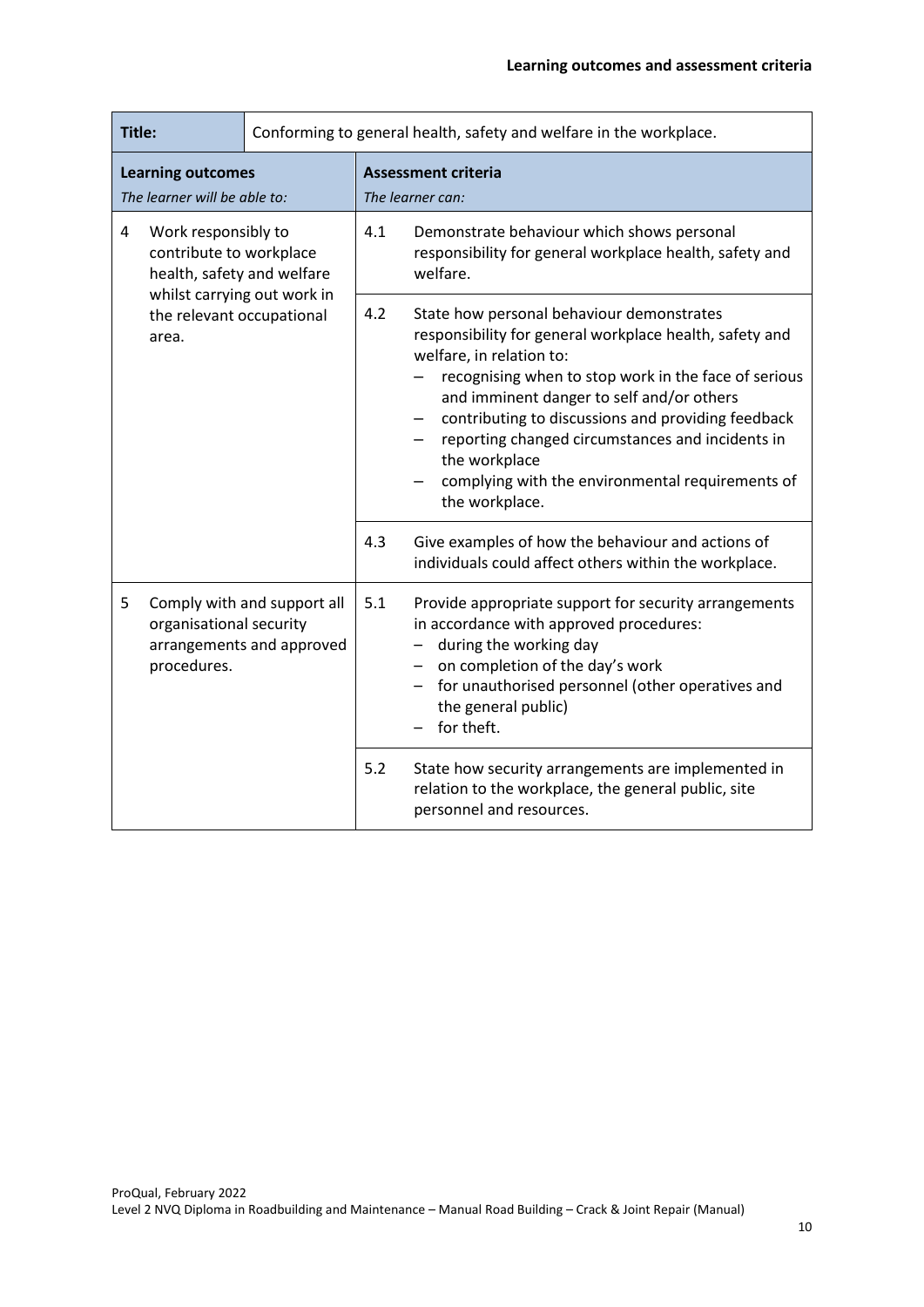| Title:                                 | Conforming to general health, safety and welfare in the workplace. |                                                                                                                                                                                                                                                                                                                                                                                                                                                                                                                 |  |  |
|----------------------------------------|--------------------------------------------------------------------|-----------------------------------------------------------------------------------------------------------------------------------------------------------------------------------------------------------------------------------------------------------------------------------------------------------------------------------------------------------------------------------------------------------------------------------------------------------------------------------------------------------------|--|--|
| Additional information about this unit |                                                                    |                                                                                                                                                                                                                                                                                                                                                                                                                                                                                                                 |  |  |
| <b>Assessment Guidance</b>             |                                                                    | This unit must be assessed in a work environment, in<br>accordance with the Construction Skills' Consolidated<br>Assessment Strategy for Construction and the Built<br>Environment.<br>Assessors for this unit must have verifiable, current industry<br>experience and a sufficient depth of relevant occupational<br>expertise and knowledge, and must use a combination of<br>assessment methods as defined in the Consolidated<br>Assessment Strategy.<br>Workplace evidence of skills cannot be simulated. |  |  |
| Sector Subject Area                    |                                                                    | 05.2 Building and Construction                                                                                                                                                                                                                                                                                                                                                                                                                                                                                  |  |  |
| Availability for use                   |                                                                    | Shared unit                                                                                                                                                                                                                                                                                                                                                                                                                                                                                                     |  |  |
| Credit value                           |                                                                    | 2                                                                                                                                                                                                                                                                                                                                                                                                                                                                                                               |  |  |
| Unit guided learning hours             |                                                                    | 7                                                                                                                                                                                                                                                                                                                                                                                                                                                                                                               |  |  |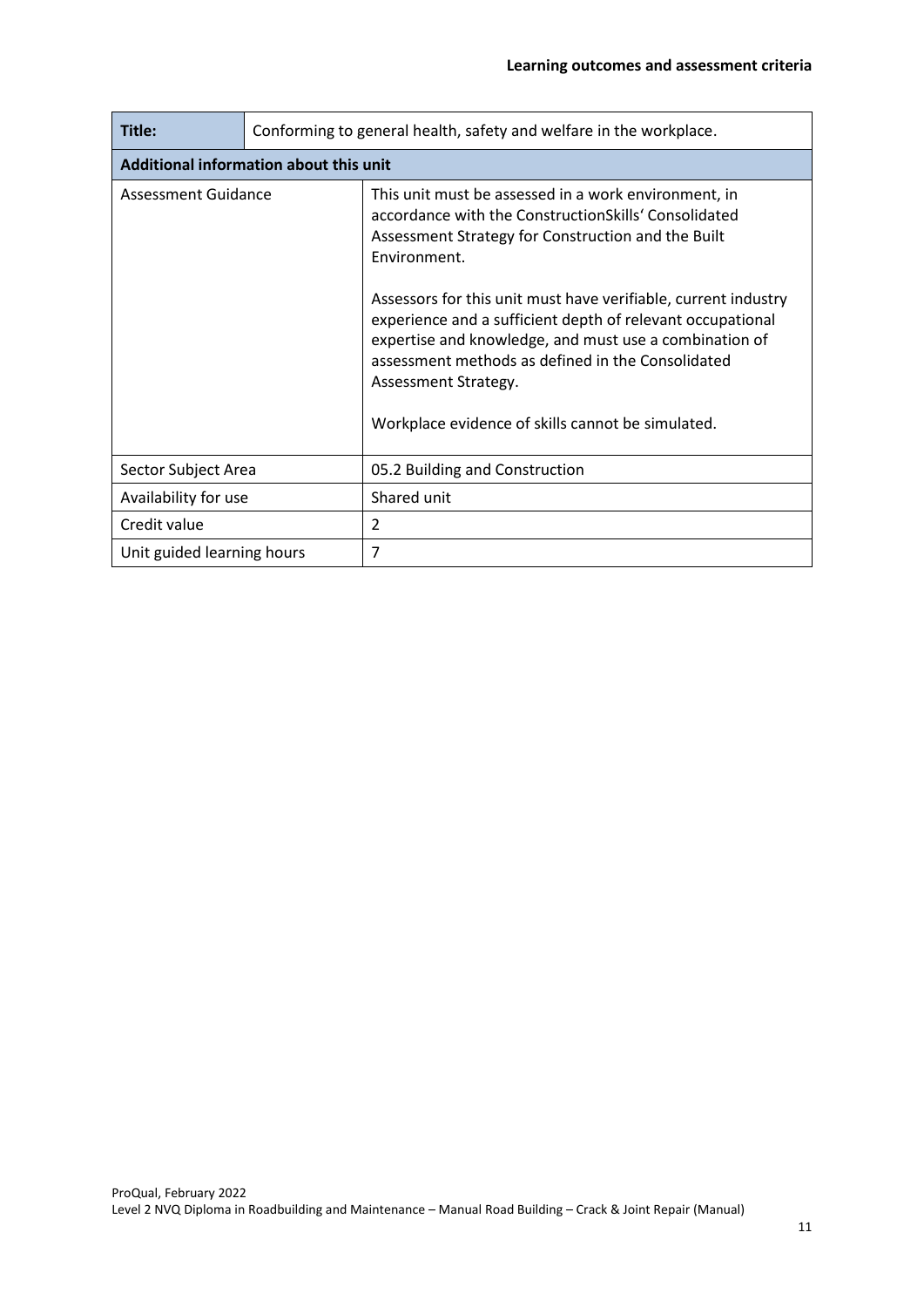|                                                                            | Title:<br>Conforming to productive working practices in the workplace                         |            |                                                                                                                                                                                                                                                                                                         |                                                                                                                                                                                                                         |
|----------------------------------------------------------------------------|-----------------------------------------------------------------------------------------------|------------|---------------------------------------------------------------------------------------------------------------------------------------------------------------------------------------------------------------------------------------------------------------------------------------------------------|-------------------------------------------------------------------------------------------------------------------------------------------------------------------------------------------------------------------------|
|                                                                            | <b>Unit Number:</b>                                                                           | T/508/6538 |                                                                                                                                                                                                                                                                                                         |                                                                                                                                                                                                                         |
|                                                                            | <b>Learning outcomes</b><br>The learner will be able to:                                      |            |                                                                                                                                                                                                                                                                                                         | <b>Assessment criteria</b><br>The learner can:                                                                                                                                                                          |
| Communicate with others to<br>1<br>establish productive work<br>practices. |                                                                                               | 1.1        | Communicate in an appropriate manner with line<br>management, colleagues and/or customers to ensure that<br>work is carried out productively.                                                                                                                                                           |                                                                                                                                                                                                                         |
|                                                                            |                                                                                               |            | 1.2                                                                                                                                                                                                                                                                                                     | Describe the different methods of communicating with line<br>management, colleagues and customers.                                                                                                                      |
|                                                                            |                                                                                               | 1.3        | Describe how to use different methods of<br>communication to ensure that the work carried out is<br>productive.                                                                                                                                                                                         |                                                                                                                                                                                                                         |
| 2                                                                          | Follow organisational<br>procedures to plan the                                               |            | 2.1                                                                                                                                                                                                                                                                                                     | Interpret relevant information from organisational<br>procedures in order to plan the sequence of work.                                                                                                                 |
|                                                                            | sequence of work.                                                                             | 2.2        | Plan the sequence of work, using appropriate<br>resources, in accordance with organisational<br>procedures to ensure work is completed productively.                                                                                                                                                    |                                                                                                                                                                                                                         |
|                                                                            |                                                                                               | 2.3        | Describe how organisational procedures are applied to<br>ensure work is planned and carried out productively, in<br>relation to:<br>using resources for own and other's work requirements<br>- allocating appropriate work to employees<br>- organising the work sequence<br>reducing carbon emissions. |                                                                                                                                                                                                                         |
|                                                                            |                                                                                               |            | 2.4                                                                                                                                                                                                                                                                                                     | Describe how to contribute to zero/low carbon work<br>outcomes within the built environment.                                                                                                                            |
| 3                                                                          | Maintain relevant records in<br>accordance with the<br>organisational procedures.             |            | 3.1                                                                                                                                                                                                                                                                                                     | Complete relevant documentation according to the<br>occupation as required by the organisation.                                                                                                                         |
|                                                                            |                                                                                               | 3.2        | Describe how to complete and maintain documentation in<br>accordance with organisational procedures, in relation to:<br>job cards<br>worksheets<br>material/resource lists<br>time sheets.                                                                                                              |                                                                                                                                                                                                                         |
|                                                                            |                                                                                               |            | 3.3                                                                                                                                                                                                                                                                                                     | Explain the reasons for ensuring documentation is<br>completed clearly and within given timescales.                                                                                                                     |
| 4                                                                          | Maintain good working<br>relationships when<br>conforming to productive<br>working practices. |            | 4.1                                                                                                                                                                                                                                                                                                     | Carry out work productively, to the agreed specification, in<br>conjunction with line management, colleagues, customers<br>and/or other relevant people involved in the work to<br>maintain good working relationships. |

ProQual, February 2022

Level 2 NVQ Diploma in Roadbuilding and Maintenance – Manual Road Building – Crack & Joint Repair (Manual)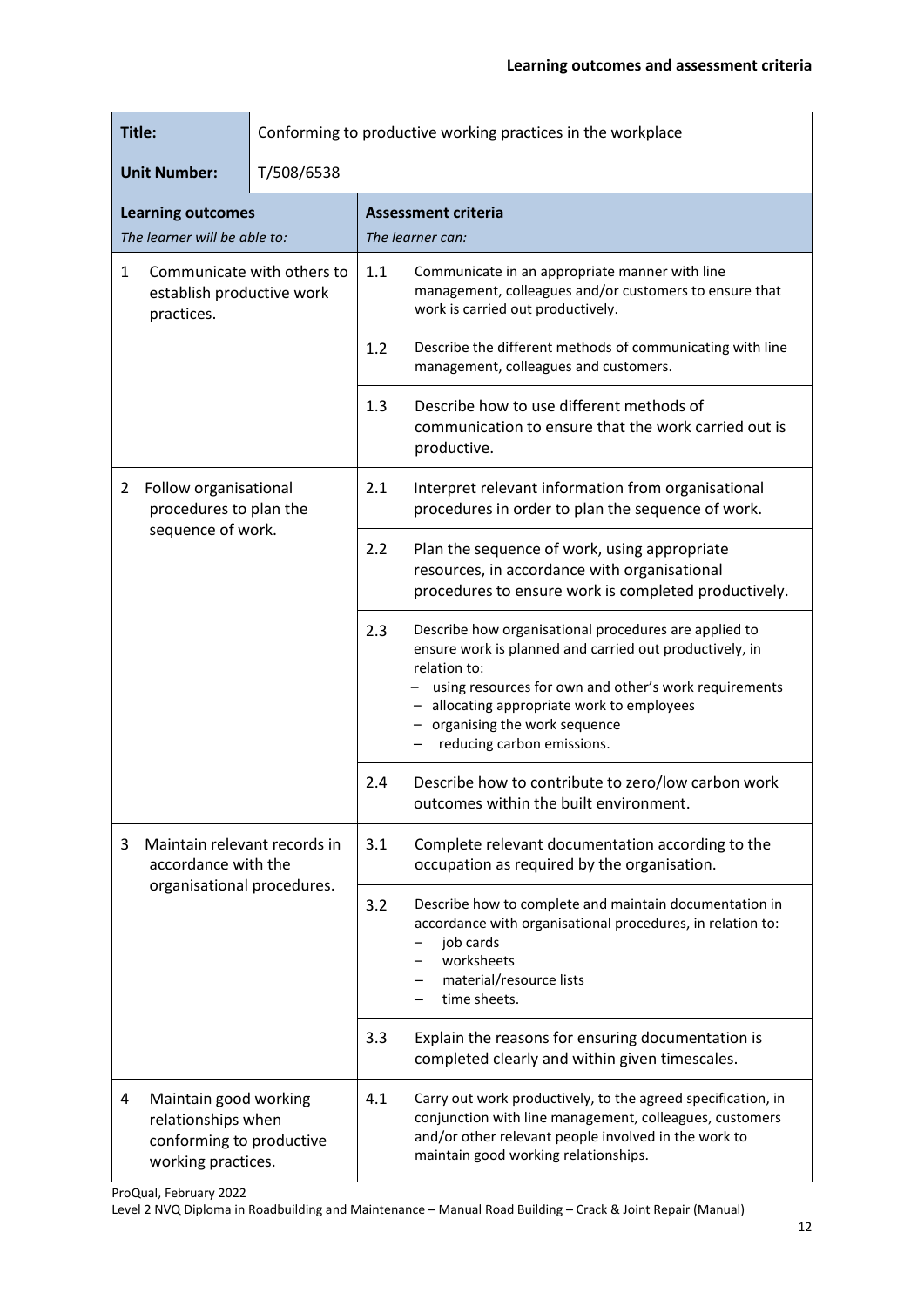| Title:                                                   | Conforming to productive working practices in the workplace |                                         |                                                                                                                                                                                 |  |
|----------------------------------------------------------|-------------------------------------------------------------|-----------------------------------------|---------------------------------------------------------------------------------------------------------------------------------------------------------------------------------|--|
| <b>Learning outcomes</b><br>The learner will be able to: |                                                             | Assessment criteria<br>The learner can: |                                                                                                                                                                                 |  |
|                                                          |                                                             | 4.2                                     | Apply the principles of equality and diversity and respect<br>the needs of individuals when communicating and<br>working with others.                                           |  |
|                                                          |                                                             | 4.3                                     | Describe how to maintain good working relationships, in<br>relation to:<br>individuals<br>customer and operative<br>operative and line management<br>own and other occupations. |  |
|                                                          |                                                             | 4.4                                     | Describe why it is important to work effectively with line<br>management, colleagues and customers.                                                                             |  |
|                                                          |                                                             | 4.5                                     | Describe how working relationships could have an effect<br>on productive working.                                                                                               |  |
|                                                          |                                                             | 4.6                                     | Describe how to apply principles of equality and diversity<br>when communicating and working with others.                                                                       |  |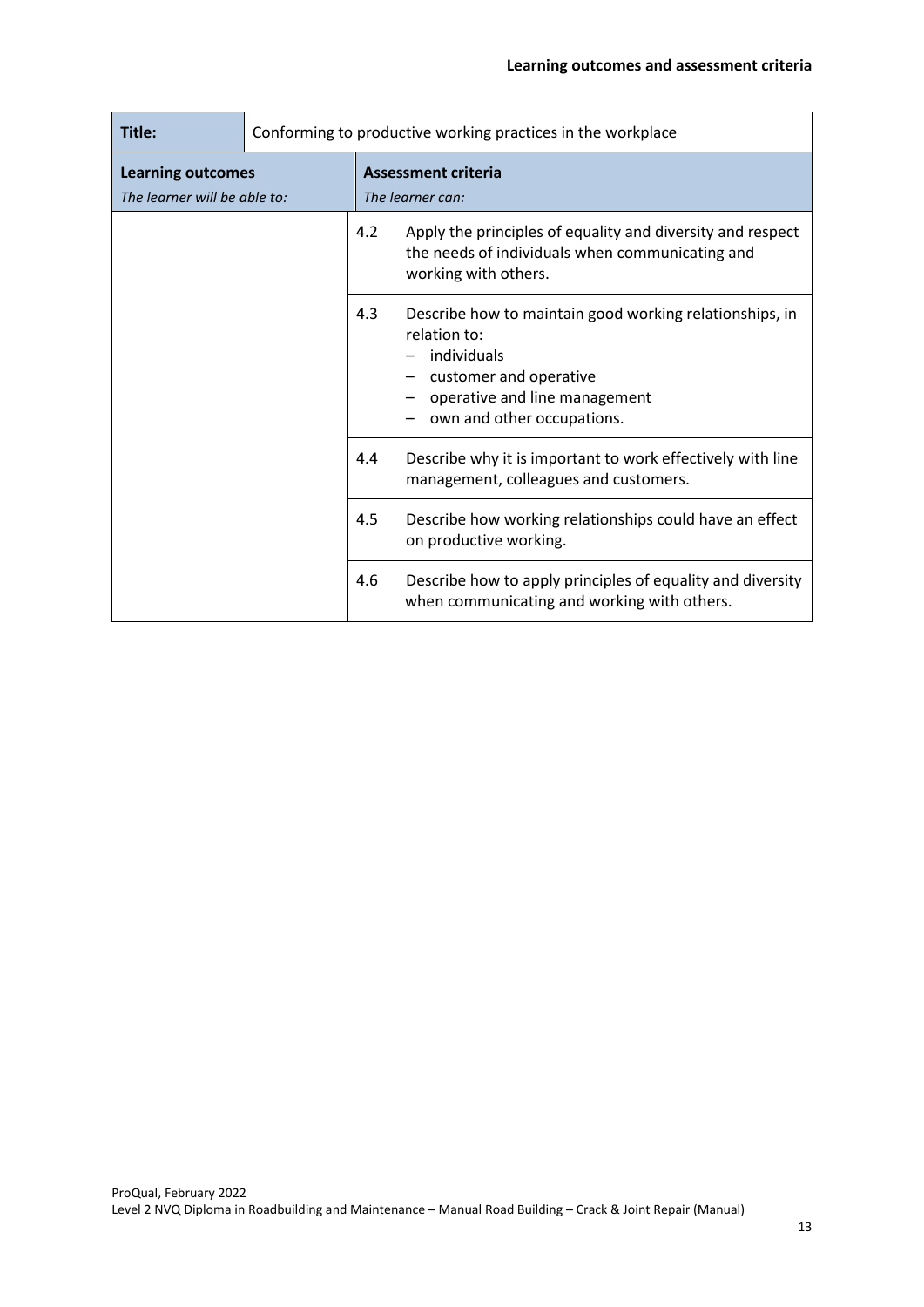| Title:                                 | Conforming to Productive Working Practices in the Workplace |                                                                                                                                                                                                                                                                                                                                                                                                                                                                                                                |  |  |
|----------------------------------------|-------------------------------------------------------------|----------------------------------------------------------------------------------------------------------------------------------------------------------------------------------------------------------------------------------------------------------------------------------------------------------------------------------------------------------------------------------------------------------------------------------------------------------------------------------------------------------------|--|--|
| Additional information about this unit |                                                             |                                                                                                                                                                                                                                                                                                                                                                                                                                                                                                                |  |  |
| Assessment Guidance                    |                                                             | This unit must be assessed in a work environment, in<br>accordance with the ConstructionSkills' Consolidated<br>Assessment Strategy for Construction and the Built<br>Environment.<br>Assessors for this unit must have verifiable, current industry<br>experience and a sufficient depth of relevant occupational<br>expertise and knowledge, and must use a combination of<br>assessment methods as defined in the Consolidated<br>Assessment Strategy.<br>Workplace evidence of skills cannot be simulated. |  |  |
| Sector Subject Areas                   |                                                             | 05.2 Building and Construction                                                                                                                                                                                                                                                                                                                                                                                                                                                                                 |  |  |
| Availability for use                   |                                                             | Shared unit                                                                                                                                                                                                                                                                                                                                                                                                                                                                                                    |  |  |
| Unit credit value                      |                                                             | 3                                                                                                                                                                                                                                                                                                                                                                                                                                                                                                              |  |  |
| Unit guided learning hours             |                                                             | 10                                                                                                                                                                                                                                                                                                                                                                                                                                                                                                             |  |  |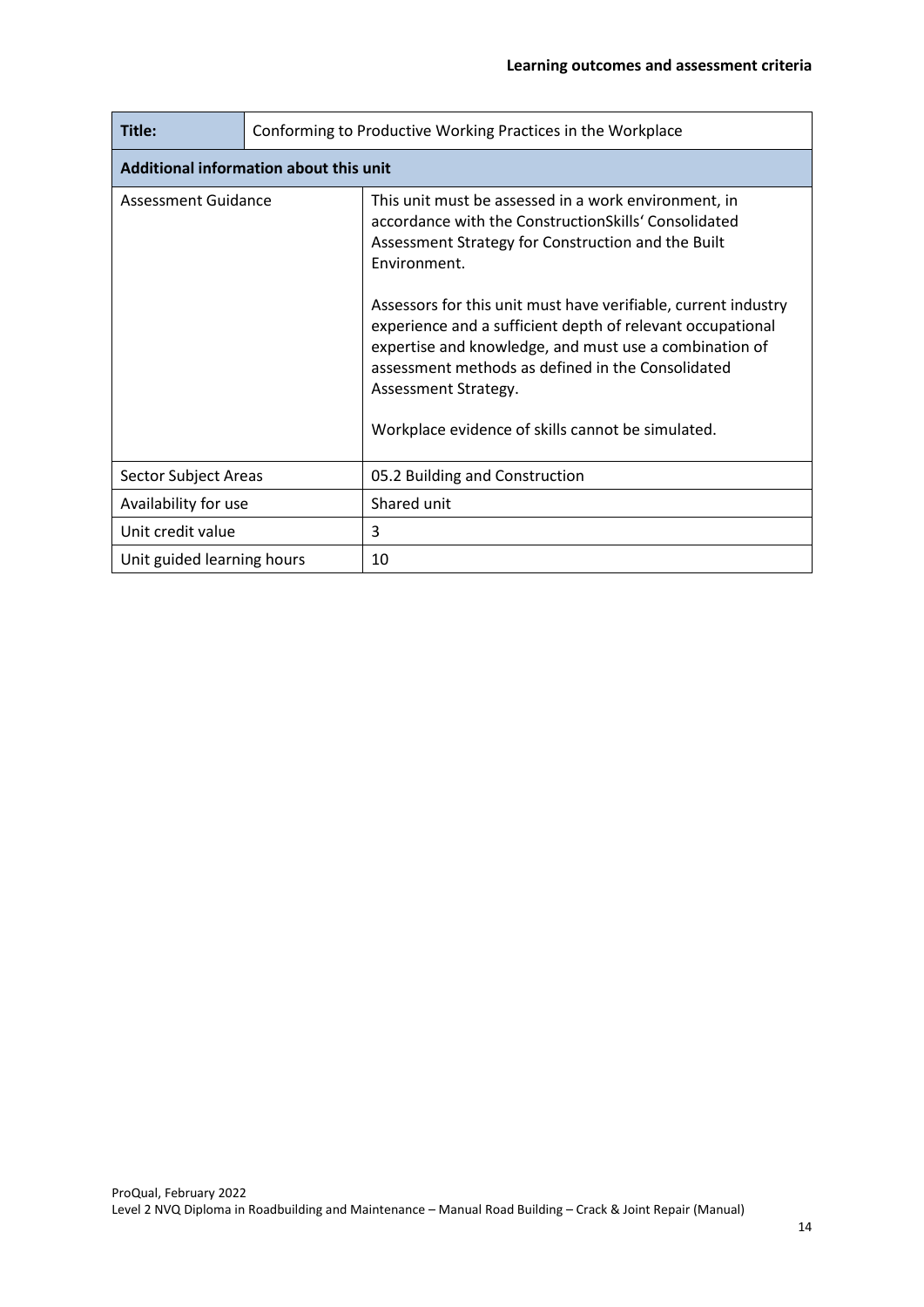| Title:                                                                                                                                                               |                                                                                             | Manually applying crack and joint repair surfacing materials in the workplace |                                                                                                                                                                                                                                                                                                                                                                         |                                                                                                                                                                                                                                                                                  |
|----------------------------------------------------------------------------------------------------------------------------------------------------------------------|---------------------------------------------------------------------------------------------|-------------------------------------------------------------------------------|-------------------------------------------------------------------------------------------------------------------------------------------------------------------------------------------------------------------------------------------------------------------------------------------------------------------------------------------------------------------------|----------------------------------------------------------------------------------------------------------------------------------------------------------------------------------------------------------------------------------------------------------------------------------|
| <b>Unit Number:</b><br>T/650/1436                                                                                                                                    |                                                                                             |                                                                               |                                                                                                                                                                                                                                                                                                                                                                         |                                                                                                                                                                                                                                                                                  |
|                                                                                                                                                                      | <b>Learning outcomes</b><br>The learner will be able to:                                    |                                                                               |                                                                                                                                                                                                                                                                                                                                                                         | <b>Assessment criteria</b><br>The learner can:                                                                                                                                                                                                                                   |
| $\mathbf{1}$<br>Interpret the given<br>information relating to the<br>work and resources when                                                                        |                                                                                             | 1.1                                                                           | Interpret and extract relevant information from<br>drawings, specifications, schedules, method statements,<br>risk assessments, and manufacturers' information.                                                                                                                                                                                                         |                                                                                                                                                                                                                                                                                  |
|                                                                                                                                                                      | joint repair surfacing<br>materials.                                                        | manually applying crack and                                                   | 1.2                                                                                                                                                                                                                                                                                                                                                                     | Comply with information and/or instructions derived<br>from risk assessments and method statements.                                                                                                                                                                              |
|                                                                                                                                                                      |                                                                                             | 1.3                                                                           | Describe the organisational procedures developed to<br>report and rectify inappropriate information and<br>unsuitable resources and how they are implemented.                                                                                                                                                                                                           |                                                                                                                                                                                                                                                                                  |
|                                                                                                                                                                      |                                                                                             | 1.4                                                                           | Describe different types of information, their source and how<br>they are interpreted in relation to:<br>drawings, specifications, schedules, method statements,<br>risk assessments, manufacturers' information, verbal,<br>written and graphical instructions and current regulations<br>relating to manually applying crack and joint repair<br>surfacing materials. |                                                                                                                                                                                                                                                                                  |
| Know how to comply with<br>$\mathbf{2}$<br>relevant legislation and<br>official guidance when<br>manually applying crack and<br>joint repair surfacing<br>materials. |                                                                                             | 2.1                                                                           | Describe their responsibilities regarding potential accidents,<br>health hazards and the environment, whilst working:<br>in the workplace, at height, with tools and equipment,<br>with materials and substances, with movement and<br>storage of materials by manual handling and mechanical<br>lifting.                                                               |                                                                                                                                                                                                                                                                                  |
|                                                                                                                                                                      |                                                                                             |                                                                               | 2.2                                                                                                                                                                                                                                                                                                                                                                     | Describe the organisational security procedures for<br>tools, equipment and personal belongings in relation to<br>site, workplace, company and operative.                                                                                                                        |
|                                                                                                                                                                      |                                                                                             |                                                                               | 2.3                                                                                                                                                                                                                                                                                                                                                                     | Explain what the accident reporting procedures are and<br>who is responsible for making reports.                                                                                                                                                                                 |
| 3                                                                                                                                                                    | Maintain safe and healthy<br>working practices when<br>joint repair surfacing<br>materials. | manually applying crack and                                                   | 3.1                                                                                                                                                                                                                                                                                                                                                                     | Use health and safety control equipment safely and comply<br>with the methods of work to carry out the activity in<br>accordance with current legislation and organisational<br>requirements when manually applying crack and joint repair<br>surfacing materials.               |
|                                                                                                                                                                      |                                                                                             |                                                                               | 3.2                                                                                                                                                                                                                                                                                                                                                                     | Demonstrate compliance with given information and relevant<br>legislation when manually applying crack and joint repair<br>surfacing materials in relation to the following:<br>safe use, storage and handling of materials, tools and<br>equipment<br>specific risks to health. |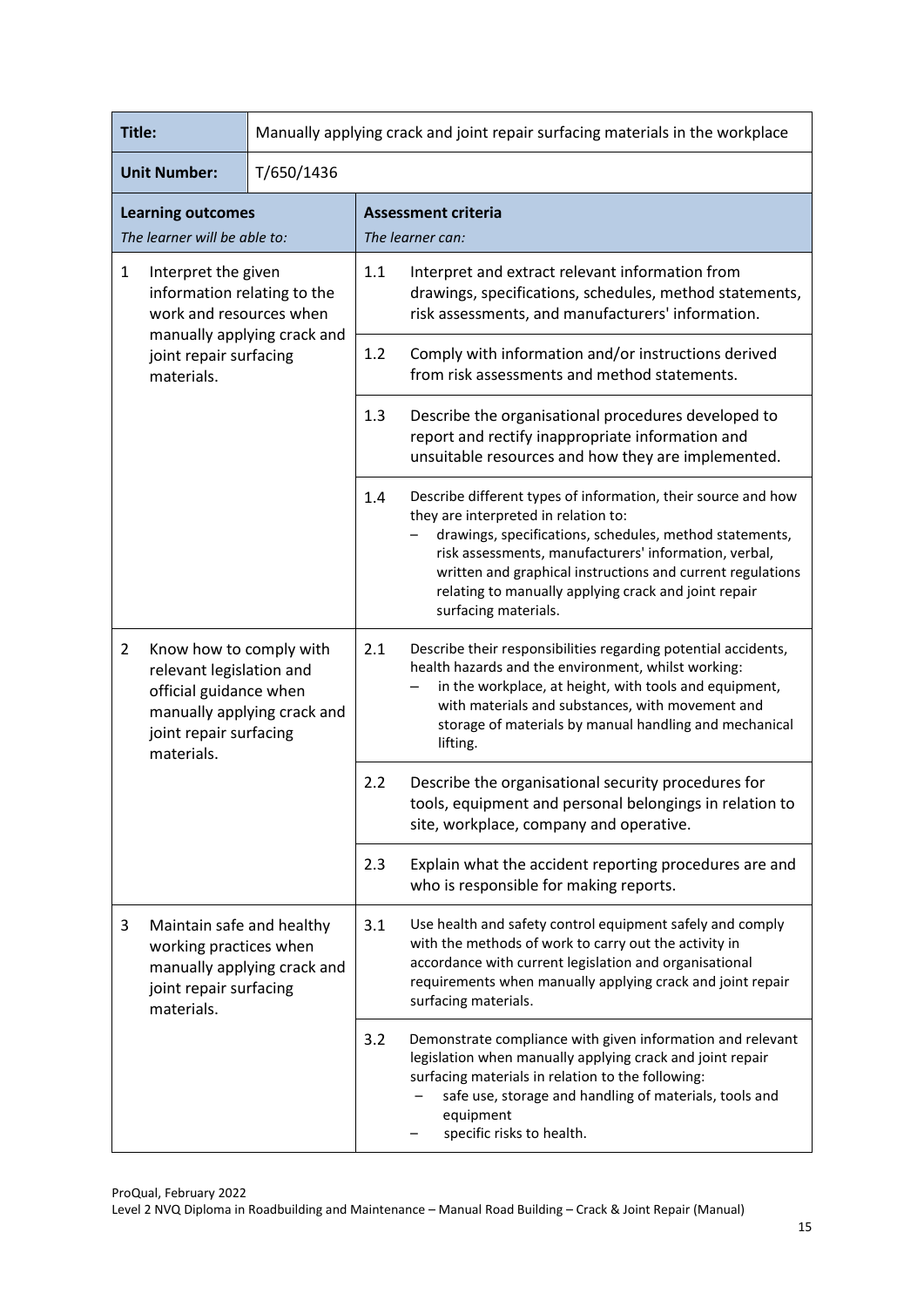| Title:         |                                                                                                 |     |                                                                                                                                                                                                                                                                                                                                                                                                                                                                              | Manually applying crack and joint repair surfacing materials in the workplace                                                                                                                                                                                                                                                                                                                                                                           |
|----------------|-------------------------------------------------------------------------------------------------|-----|------------------------------------------------------------------------------------------------------------------------------------------------------------------------------------------------------------------------------------------------------------------------------------------------------------------------------------------------------------------------------------------------------------------------------------------------------------------------------|---------------------------------------------------------------------------------------------------------------------------------------------------------------------------------------------------------------------------------------------------------------------------------------------------------------------------------------------------------------------------------------------------------------------------------------------------------|
|                | <b>Learning outcomes</b>                                                                        |     |                                                                                                                                                                                                                                                                                                                                                                                                                                                                              | <b>Assessment criteria</b>                                                                                                                                                                                                                                                                                                                                                                                                                              |
|                | The learner will be able to:                                                                    |     |                                                                                                                                                                                                                                                                                                                                                                                                                                                                              | The learner can:                                                                                                                                                                                                                                                                                                                                                                                                                                        |
| 3<br>continued |                                                                                                 |     | 3.3                                                                                                                                                                                                                                                                                                                                                                                                                                                                          | Explain why and when health and safety control<br>equipment, identified by the principles of prevention,<br>should be used, relating to manually applying crack and<br>joint repair surfacing materials, and the types, purpose<br>and limitations of each type, the work situation and<br>general work environment, in relation to:<br>collective protective measures<br>personal protective equipment (PPE)<br>respiratory protective equipment (RPE) |
|                |                                                                                                 | 3.4 | Describe how the relevant health and safety control<br>equipment should be used in accordance with the given<br>working instructions.                                                                                                                                                                                                                                                                                                                                        |                                                                                                                                                                                                                                                                                                                                                                                                                                                         |
|                |                                                                                                 | 3.5 | Describe how emergencies should be responded to in<br>accordance with organisational authorisation and<br>personal skills when involved with fires, spillages,<br>injuries and other task-related activities.                                                                                                                                                                                                                                                                |                                                                                                                                                                                                                                                                                                                                                                                                                                                         |
| 4              | Select the required quantity<br>and quality of resources for                                    |     | 4.1                                                                                                                                                                                                                                                                                                                                                                                                                                                                          | Select resources associated with own work in relation to<br>materials, components, fixings, tools and equipment.                                                                                                                                                                                                                                                                                                                                        |
|                | the methods of work when<br>manually applying crack and<br>joint repair surfacing<br>materials. | 4.2 | Describe the characteristics, quality, uses, sustainability,<br>limitations and defects associated with the resources in<br>relation to:<br>primers, epoxy or thermoplastic resins, bituminous<br>emulsion, catalyst, doping agents, fibres, rubber,<br>pigment and asphalt rejuvenators<br>aggregates<br>protection and masking materials<br>mixer and mixer pot<br>pre-heaters and thermal heaters<br>hand tools, power tools, pedestrian operated plant<br>and equipment. |                                                                                                                                                                                                                                                                                                                                                                                                                                                         |
|                |                                                                                                 |     | 4.3                                                                                                                                                                                                                                                                                                                                                                                                                                                                          | Describe how to confirm that the resources and<br>materials conform to the specification.                                                                                                                                                                                                                                                                                                                                                               |
|                |                                                                                                 | 4.4 | Describe how the resources should be used correctly<br>and how problems associated with the resources are<br>reported.                                                                                                                                                                                                                                                                                                                                                       |                                                                                                                                                                                                                                                                                                                                                                                                                                                         |
|                |                                                                                                 | 4.5 | Explain why the organisational procedures have been<br>developed and how they are used for the selection of<br>required resources.                                                                                                                                                                                                                                                                                                                                           |                                                                                                                                                                                                                                                                                                                                                                                                                                                         |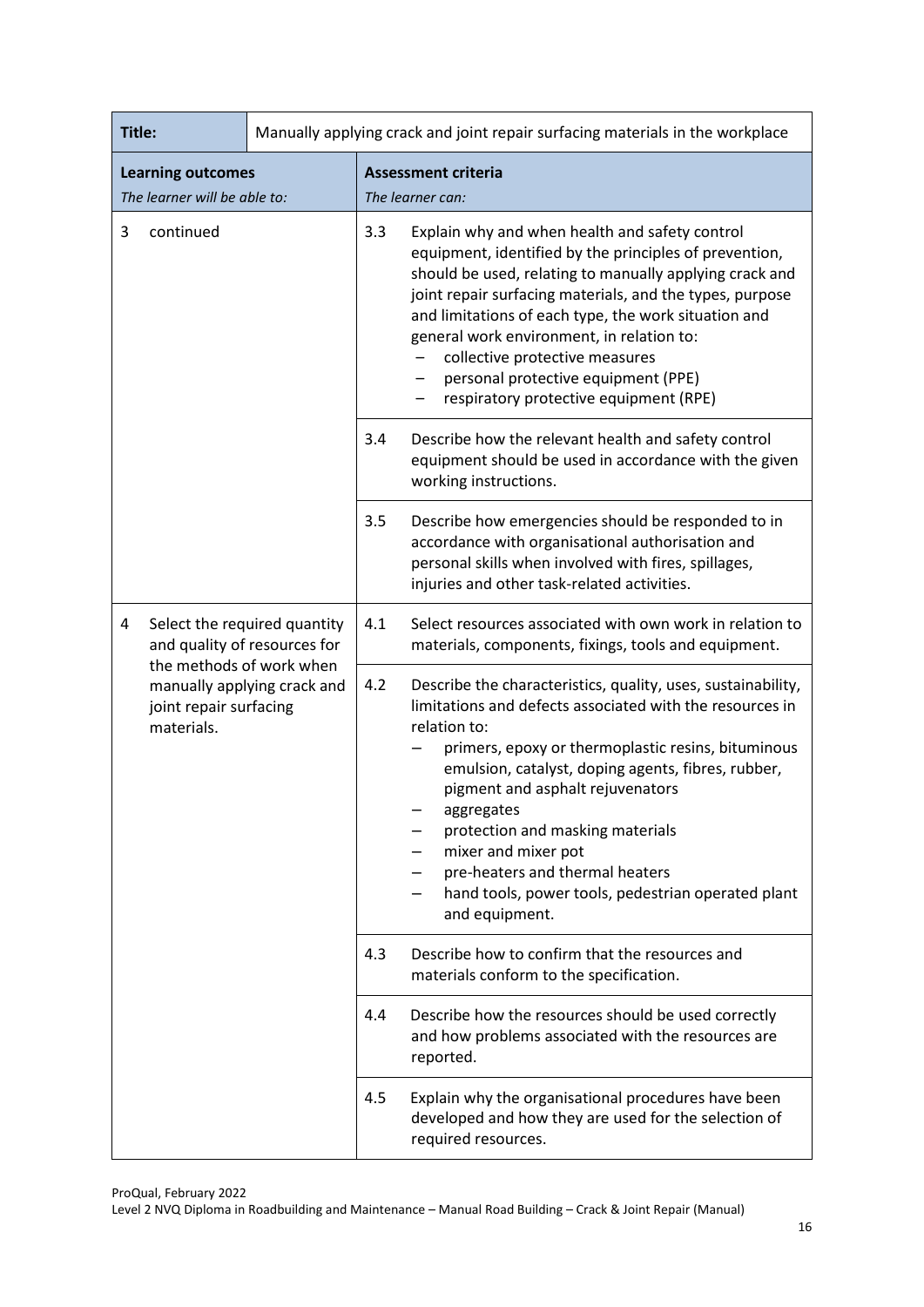| Title:                                                   |                                                                                                                            | Manually applying crack and joint repair surfacing materials in the workplace |                                                                                                                                                                                             |                                                                                                                                                                                                                                                                                         |  |
|----------------------------------------------------------|----------------------------------------------------------------------------------------------------------------------------|-------------------------------------------------------------------------------|---------------------------------------------------------------------------------------------------------------------------------------------------------------------------------------------|-----------------------------------------------------------------------------------------------------------------------------------------------------------------------------------------------------------------------------------------------------------------------------------------|--|
| <b>Learning outcomes</b><br>The learner will be able to: |                                                                                                                            | <b>Assessment criteria</b><br>The learner can:                                |                                                                                                                                                                                             |                                                                                                                                                                                                                                                                                         |  |
| 4                                                        | continued                                                                                                                  |                                                                               | 4.6                                                                                                                                                                                         | Describe any potential hazards associated with the<br>resources and methods of work.                                                                                                                                                                                                    |  |
|                                                          |                                                                                                                            | 4.7                                                                           | Describe how to identify by calculation, quantity, length,<br>area and wastage associated with the method and<br>procedure to manually apply crack and joint repair<br>surfacing materials. |                                                                                                                                                                                                                                                                                         |  |
| 5                                                        |                                                                                                                            | Minimise the risk of damage<br>to the work and<br>surrounding area when       |                                                                                                                                                                                             | Protect the work and its surrounding area from damage<br>in accordance with safe working practices and<br>organisational procedures.                                                                                                                                                    |  |
|                                                          | manually applying crack and<br>joint repair surfacing<br>materials.                                                        |                                                                               | 5.2                                                                                                                                                                                         | Maintain a clear and tidy work space.                                                                                                                                                                                                                                                   |  |
|                                                          |                                                                                                                            |                                                                               | 5.3                                                                                                                                                                                         | Dispose of waste in accordance with current legislation.                                                                                                                                                                                                                                |  |
|                                                          |                                                                                                                            |                                                                               | 5.4                                                                                                                                                                                         | Describe how to protect work from damage and the<br>purpose of protection in relation to general workplace<br>activities, other occupations and adverse weather<br>conditions.                                                                                                          |  |
|                                                          |                                                                                                                            |                                                                               | 5.5                                                                                                                                                                                         | Explain why the disposal of waste should be carried out<br>safely in accordance with environmental<br>responsibilities, organisational procedures,<br>manufacturers' information, statutory regulations and<br>official guidance.                                                       |  |
| 6                                                        | Complete the work within<br>the allocated time when<br>manually applying crack and<br>joint repair surfacing<br>materials. |                                                                               | 6.1                                                                                                                                                                                         | Demonstrate completion of the work within the<br>allocated time.                                                                                                                                                                                                                        |  |
|                                                          |                                                                                                                            |                                                                               | 6.2                                                                                                                                                                                         | Describe the purpose of the work programme and<br>explain why deadlines should be kept in relation to:<br>types of productivity targets and time scales<br>how times are estimated<br>organisational procedures for reporting<br>circumstances which will affect the work<br>programme. |  |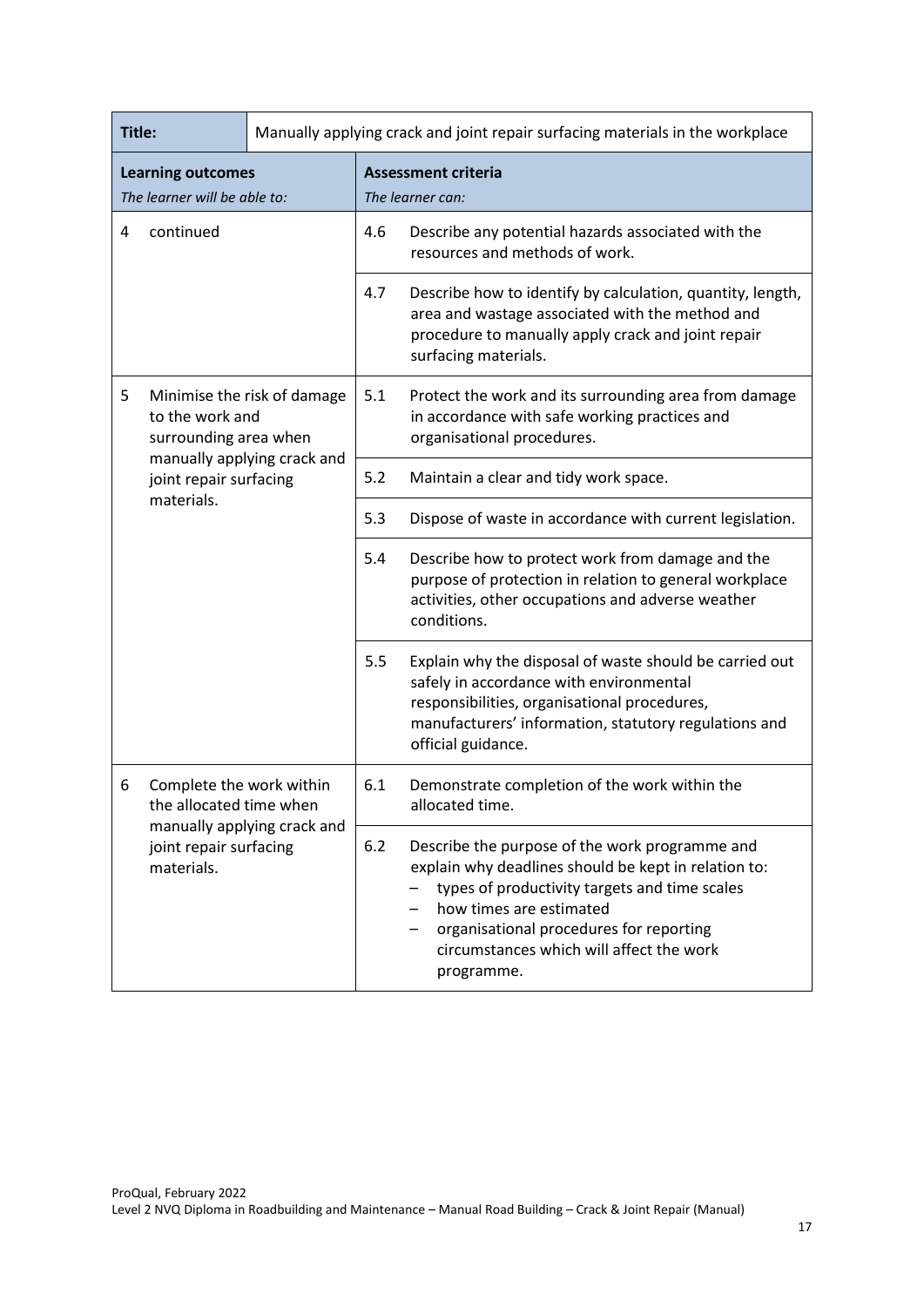| Title:                                                                                                                                 | Manually applying crack and joint repair surfacing materials in the workplace |                                                                                                                                                                                                                                                                                                                                                                                                                                                                                                                                                                                                                                                                                                                                                                                                                                                                                                                                                                                                                                                                                                                                                                                                                                                                                                                                               |  |
|----------------------------------------------------------------------------------------------------------------------------------------|-------------------------------------------------------------------------------|-----------------------------------------------------------------------------------------------------------------------------------------------------------------------------------------------------------------------------------------------------------------------------------------------------------------------------------------------------------------------------------------------------------------------------------------------------------------------------------------------------------------------------------------------------------------------------------------------------------------------------------------------------------------------------------------------------------------------------------------------------------------------------------------------------------------------------------------------------------------------------------------------------------------------------------------------------------------------------------------------------------------------------------------------------------------------------------------------------------------------------------------------------------------------------------------------------------------------------------------------------------------------------------------------------------------------------------------------|--|
| <b>Learning outcomes</b><br>The learner will be able to:                                                                               |                                                                               | <b>Assessment criteria</b><br>The learner can:                                                                                                                                                                                                                                                                                                                                                                                                                                                                                                                                                                                                                                                                                                                                                                                                                                                                                                                                                                                                                                                                                                                                                                                                                                                                                                |  |
| $\overline{7}$<br>Comply with the given<br>contract information to<br>manually apply crack and<br>joint repair surfacing<br>materials. |                                                                               | 7.1<br>Demonstrate the following work skills when manually<br>applying crack and joint repair surfacing materials:<br>measuring, setting out, marking, positioning, drying,<br>cleaning, masking, priming, sealing, mixing, heating<br>and decanting, spreading, curing, inspecting and<br>communicating.                                                                                                                                                                                                                                                                                                                                                                                                                                                                                                                                                                                                                                                                                                                                                                                                                                                                                                                                                                                                                                     |  |
|                                                                                                                                        |                                                                               | 7.2<br>Use and maintain hand tools, power tools and ancillary<br>equipment.                                                                                                                                                                                                                                                                                                                                                                                                                                                                                                                                                                                                                                                                                                                                                                                                                                                                                                                                                                                                                                                                                                                                                                                                                                                                   |  |
|                                                                                                                                        |                                                                               | 7.3<br>Prepare for and manually apply crack and joint repair<br>surfacing materials by preparing the surface, mixing and,<br>applying materials, finishing and providing protection for<br>the curing process, to given working instructions.                                                                                                                                                                                                                                                                                                                                                                                                                                                                                                                                                                                                                                                                                                                                                                                                                                                                                                                                                                                                                                                                                                 |  |
|                                                                                                                                        |                                                                               | Describe how to apply safe and healthy work practices, follow<br>7.4<br>procedures, report problems and establish the authority<br>needed to rectify them, to:<br>confirm the area and location of work, the operations,<br>safety and security requirements including temporary<br>traffic management and immediate area protection<br>establish an agreed time frame for treatment<br>-<br>conform to agreed specification<br>-<br>prepare substrate, to include measuring, setting out,<br>-<br>marking out, drying, cleaning and repairing<br>prepare equipment to manually apply crack and joint<br>-<br>repair surfacing materials<br>protect and work around street furniture and ironwork<br>-<br>prepare materials, to include storing, handling and mixing<br>apply materials to prepared surfaces, to include heating,<br>pouring, laying, screeding, spreading and floating<br>work with, around and in close proximity to plant and<br>machinery<br>remove and dispose of arisings<br>communicate and co-ordinate progress on specialist<br>treatment<br>return infrastructure to operational status<br>recognise and determine when specialist skills and<br>knowledge are required and report accordingly<br>use hand tools, power tools, pedestrian operated plant<br>and equipment<br>work at height<br>use access equipment |  |
|                                                                                                                                        |                                                                               | Describe the needs of other occupations and how to<br>7.5<br>effectively communicate within a team when manually<br>applying crack and joint repair surfacing materials.                                                                                                                                                                                                                                                                                                                                                                                                                                                                                                                                                                                                                                                                                                                                                                                                                                                                                                                                                                                                                                                                                                                                                                      |  |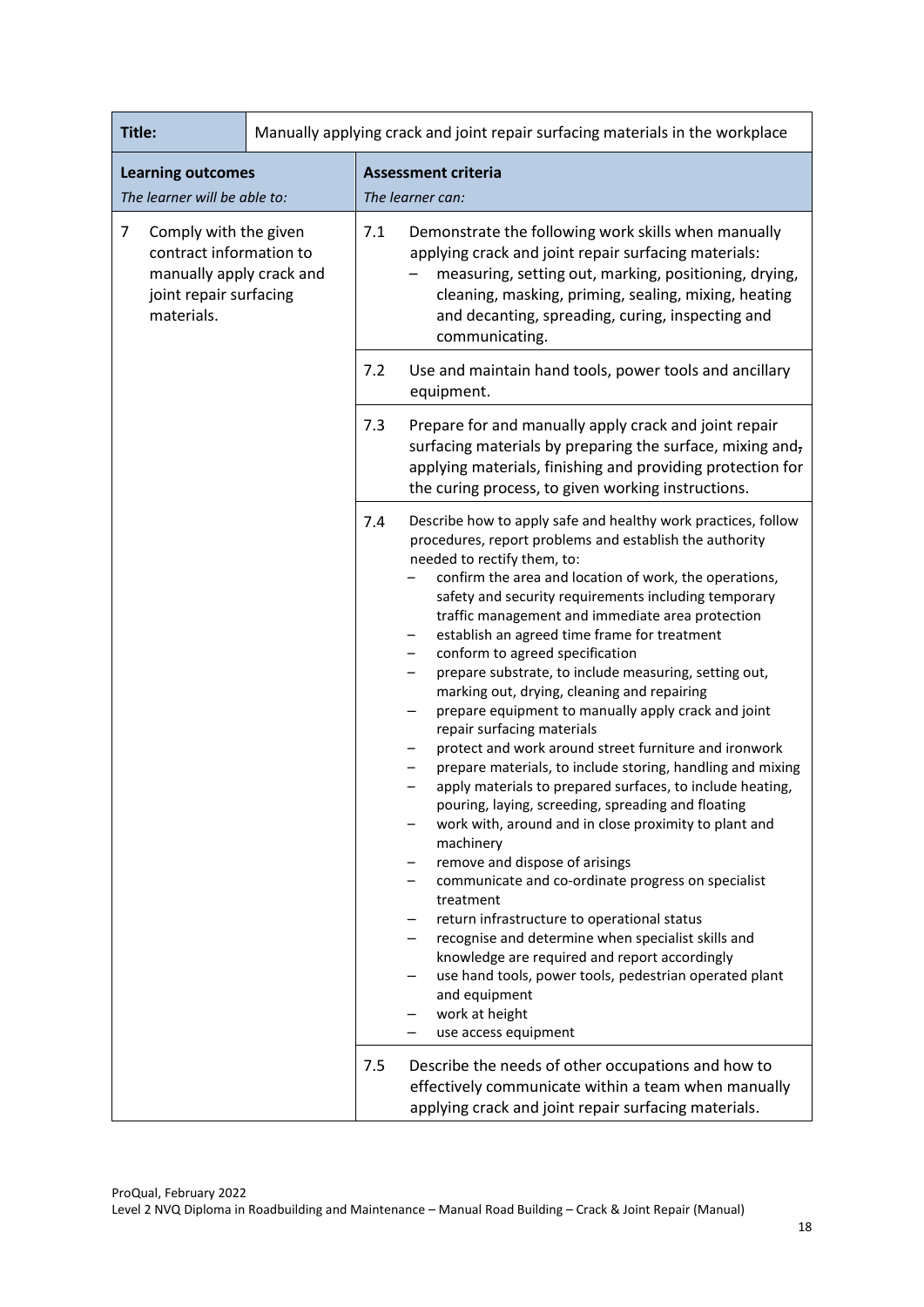|  | Describe how to maintain the tools and equipment used |
|--|-------------------------------------------------------|
|  | to manually apply crack and joint repair surfacing    |
|  | materials.                                            |

| Title:                                 | Manually applying crack and joint repair surfacing materials in the workplace |                                                                                                                                                                                                                                                                                                                                                                                                                                                                                                                |  |  |  |
|----------------------------------------|-------------------------------------------------------------------------------|----------------------------------------------------------------------------------------------------------------------------------------------------------------------------------------------------------------------------------------------------------------------------------------------------------------------------------------------------------------------------------------------------------------------------------------------------------------------------------------------------------------|--|--|--|
| Additional information about this unit |                                                                               |                                                                                                                                                                                                                                                                                                                                                                                                                                                                                                                |  |  |  |
| Assessment Guidance                    |                                                                               | This unit must be assessed in a work environment, in<br>accordance with the ConstructionSkills' Consolidated<br>Assessment Strategy for Construction and the Built<br>Environment.<br>Assessors for this unit must have verifiable, current industry<br>experience and a sufficient depth of relevant occupational<br>expertise and knowledge, and must use a combination of<br>assessment methods as defined in the Consolidated<br>Assessment Strategy.<br>Workplace evidence of skills cannot be simulated. |  |  |  |
| Sector Subject Area                    |                                                                               | 05.2 Building and Construction                                                                                                                                                                                                                                                                                                                                                                                                                                                                                 |  |  |  |
| Availability for use                   |                                                                               | Shared unit                                                                                                                                                                                                                                                                                                                                                                                                                                                                                                    |  |  |  |
| Unit guided learning hours             |                                                                               | 183                                                                                                                                                                                                                                                                                                                                                                                                                                                                                                            |  |  |  |